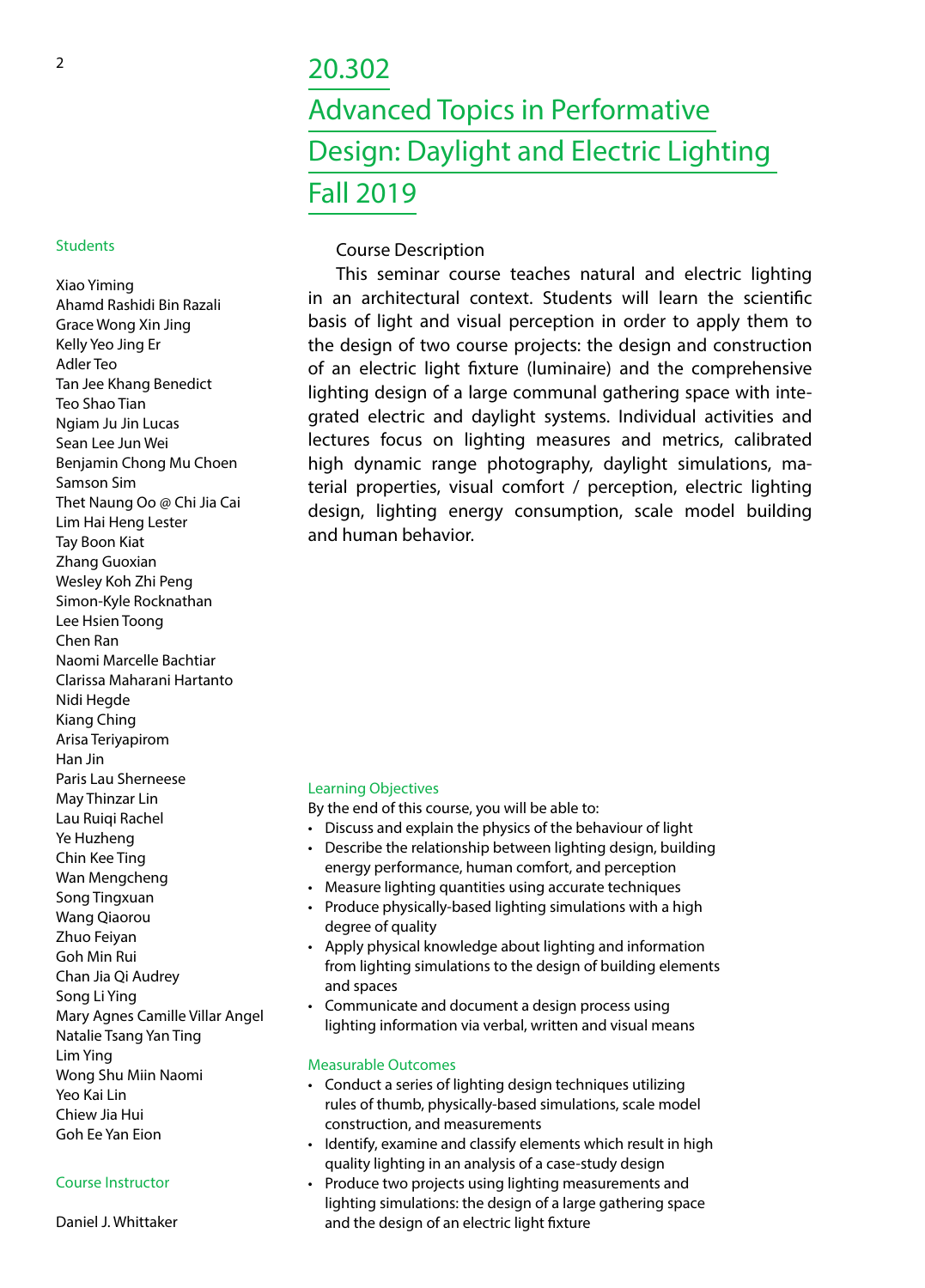

#### Figure 1: Thet Now and Song Tingxuan

#### **Technique**

Plan, Elevation, Section and detail drawings, complete with material annoation, dimensions and connection points, illustrate to the craftsperson and electrician, how to fabricate, assemble and finish the luminaire. An additional Revit perspectival image illustrates a condition where opaque and transluscent polylactic acid filament could be combined to form a dynamic tonal luminaire

#### Figure 1: Thet Now and Song Tingxuan

#### **Technique**

A dynamic ordinally symmetrical form, polylactic acid filament supplied the base material for a 3D printed form. A center transluscent column houses a columnar LED unit providing uniform radial illumination. Intended as a pendant luminaire, the final form created was a desk-top lamp providing functional reading illumination.

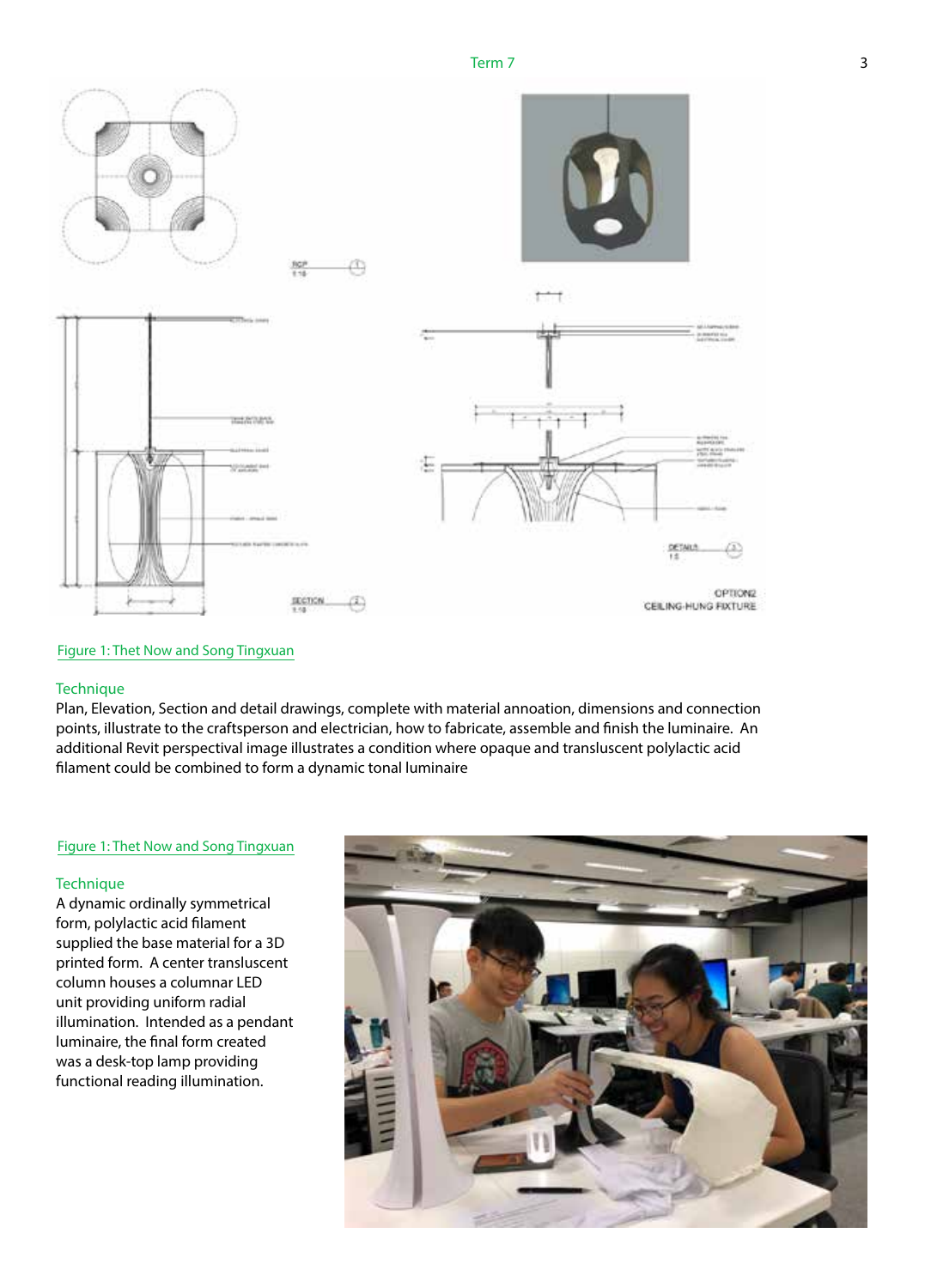





Figure x: This spread illustrates the full design process by which students Tay Boon Kiat and Simon Rocknathan utilized. Top illustration shows how manual hand-drawn sketches were first created during the intial ideation phase. Later, once the best design option had been vetted, a desert gypsum-rose inspired form, a computer Revit model was created, complete with dimensions which would aide in fabrication. Lastly, full-size basswood pieces and colored acrylic sheets were carefully sized and cut by a CNA-laser cutter, and the luminaire was hand-assembled.



PLAN

Ω

13

ŵ



SECTIONS

Ë

ELEVATION



owd As<br>Sharos

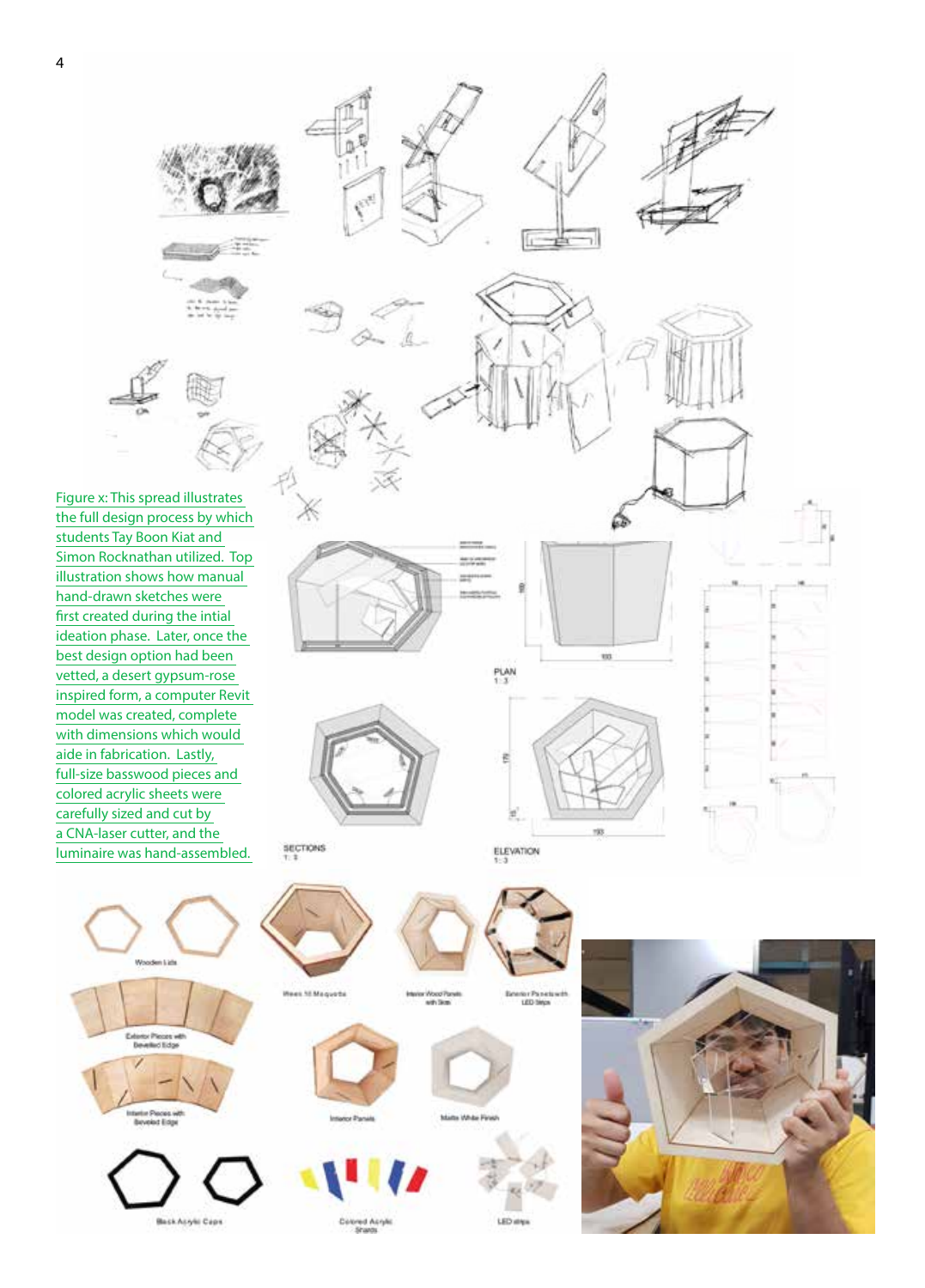# $Term 7$

Figure x: Ee Yan Eion Goh / Sean Lee Jun Wei point out the background elements which influenced the shape, configuration and inspiration of the design of their luminaire which utilized flexible electroluminescent fibre.

> Figure x: Chin Kee Ting and Goh Min Rui explain the background of their design process and how it influenced their luminaire design to the abassador.



Figure x: Pleased with the results of the preliminary review in the Campus Centre, a portion of the daylight and electric lighting course celebrates with an impromptu group photo.

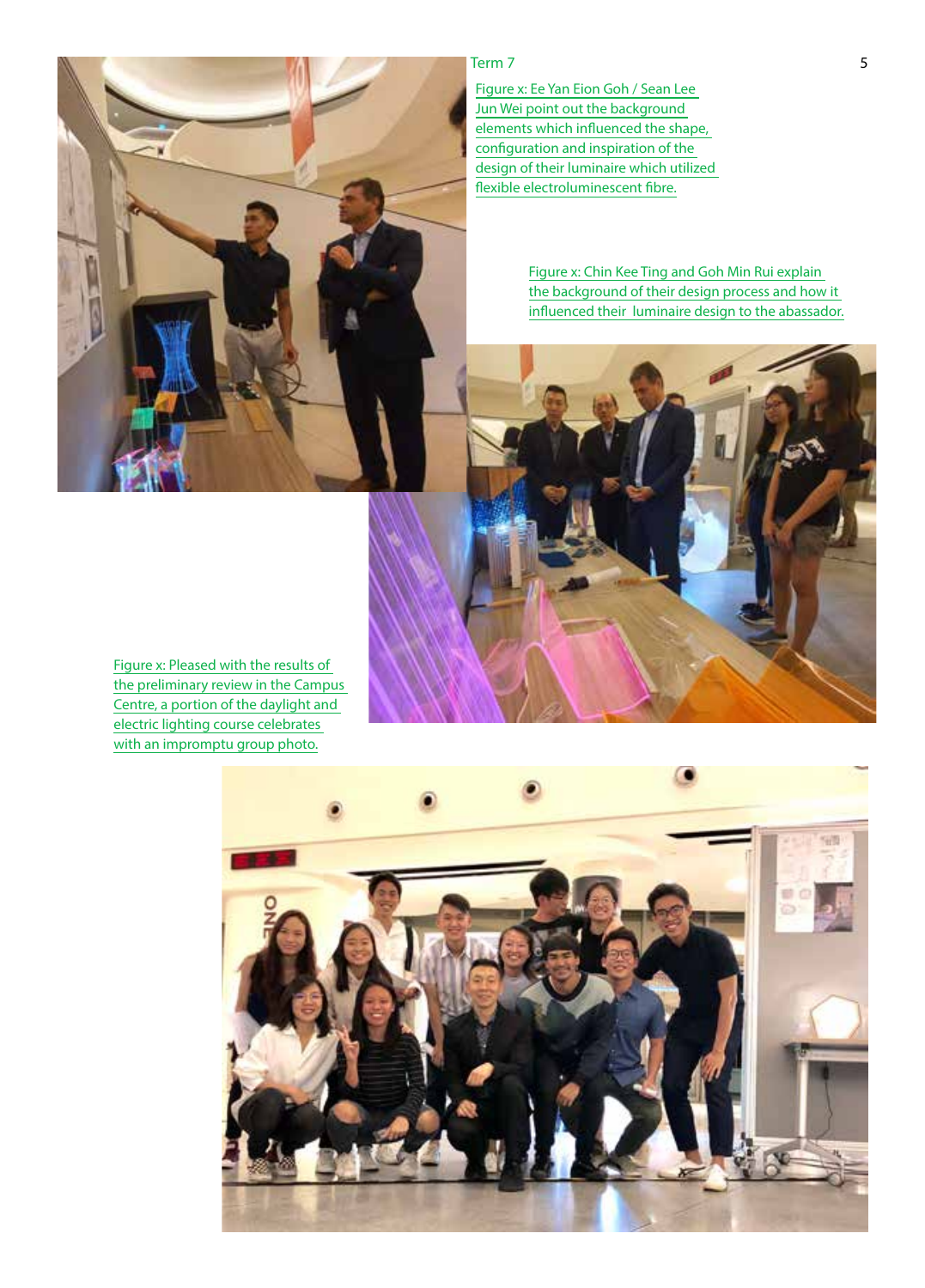#### Figure 1: Teo Shao Tian and Benjamin Chong

#### "Hachimitsu"

Wrapped thin-gauge aluminum forms conceal the source of their illumination. Thin-mesh transluscent nylon fabric is supported within by a hidden armature of laser-cut acrylic panels. A thorough exploration of geometric forms is demonstrated through the diverse array of hand-drawn sketches. The students worked in tandem to create complimentary designs in order to conclude the best solution for a desk-top luminaire. Numerous maquettes ensured all possible assembly forms and geometries were experimented with during the intense design development phase.



Figure 1: Teo Shao Tian and Benjamin Chong

### "Hachimitsu"

Final design poster, exhibited for the special Hungarianembassy sponsored presentation concerning hidden histories of the Bauhaus. Students received additional reviews and crtical eyes from ambassadorial staff. Review of the Bauhaus design process linked the pedagodgy of the course to early modern design didactic precedents.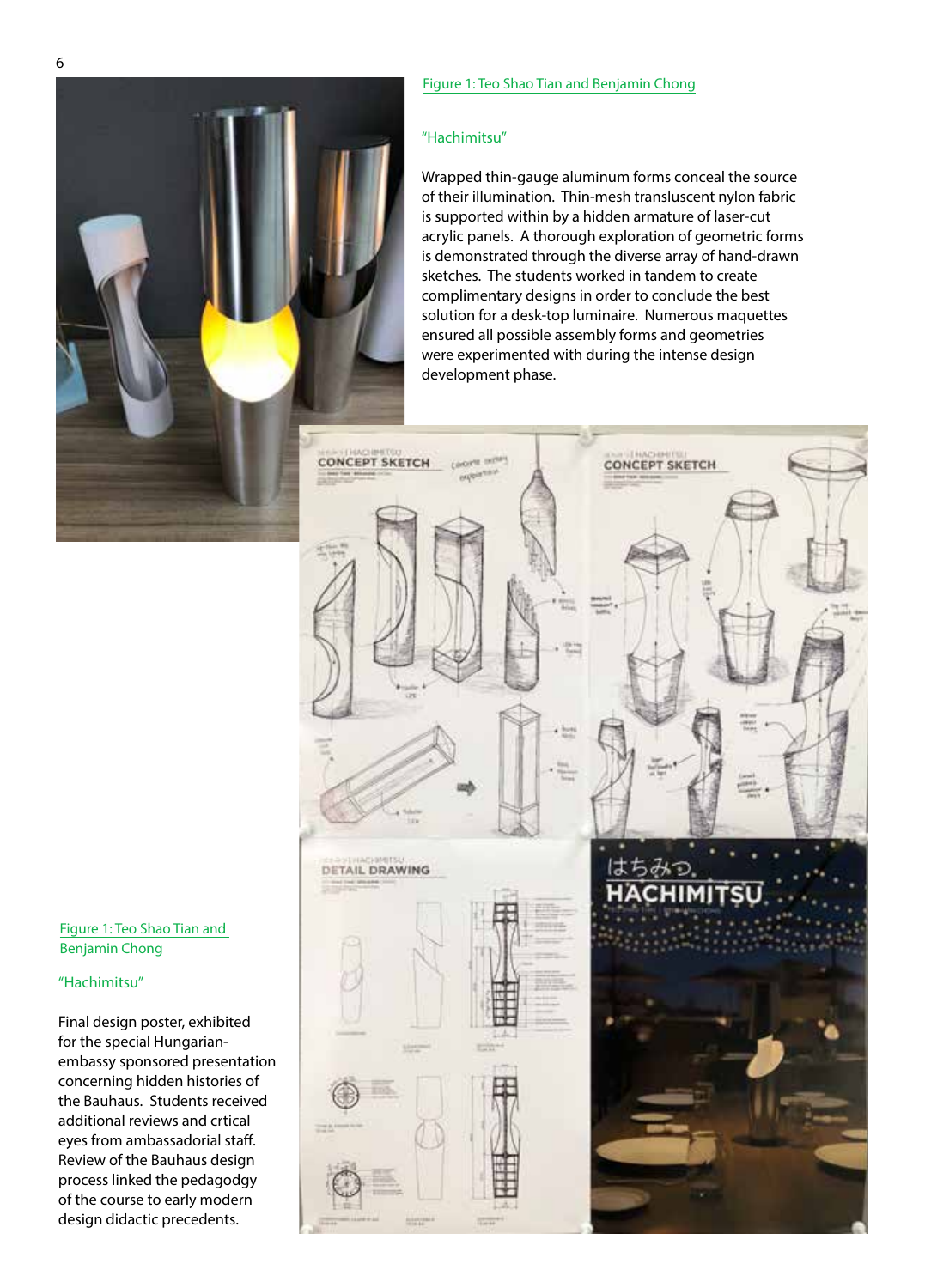



Figure x: Final review classroom

# Figure x: Yeo Kai Lin and May Thinzar Lin

# "Mirage"

Numerous high-intensity LEDs illuminate multiple acrylic rods, transmitting light terminating on dichroic-coated acrylic sheets. Positioned at mutliple rakish angles, this maquette illustrates how a final luminaire could be fabricated at large-scale.

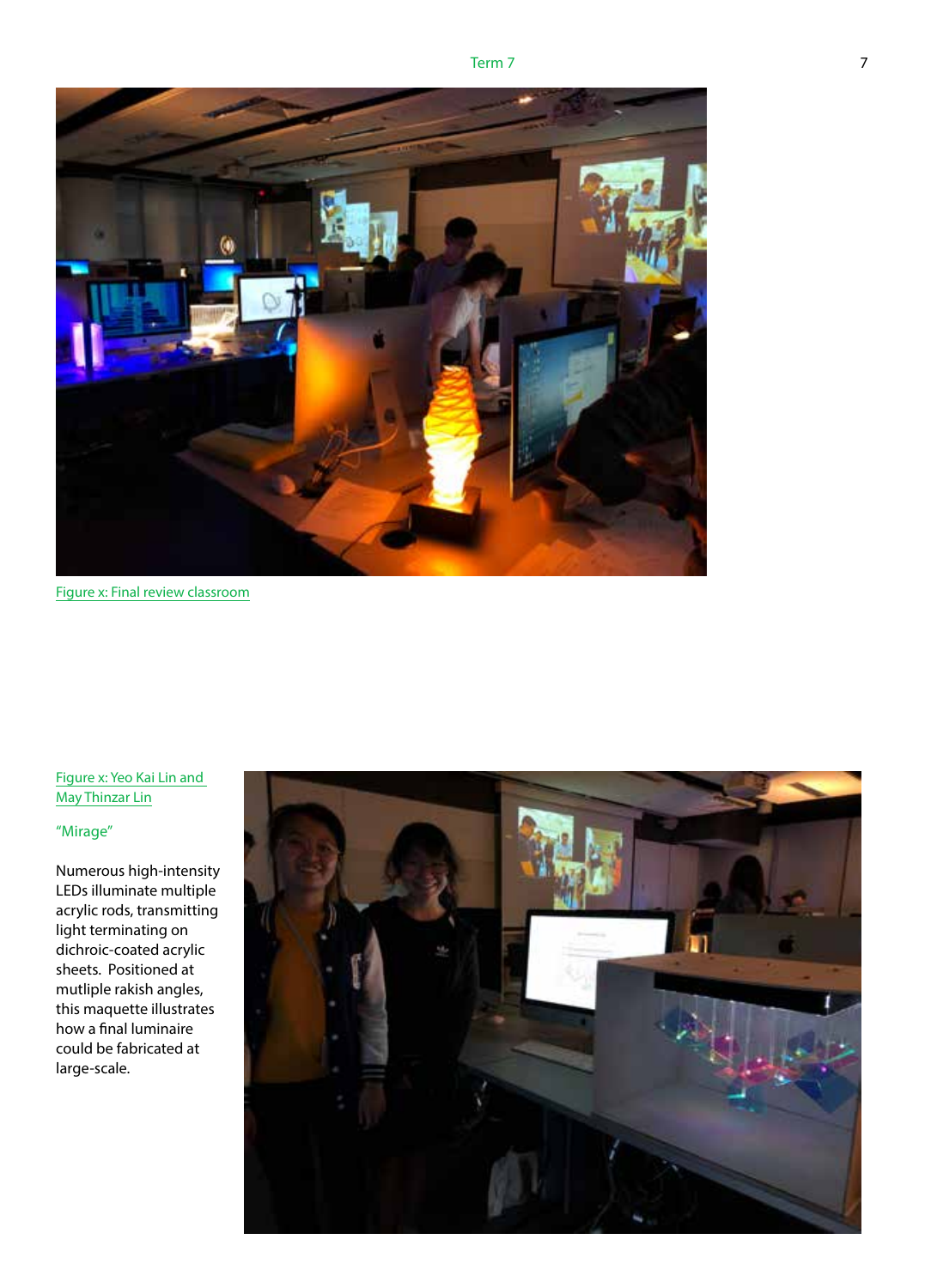

# Figure x: Arisa Terivapirom and Mary Agnes Angel

#### **Technique**

Inspired by traditional Japanese oragamic techniques, this luminare harnesses thick folded mylar sheets, layed with thin-sliced veneers of bassword. A hybrid luminaire is illuminated by a singular internal LED, casting a desirable warm glow upon the room.

# Figure x: Chen Ran

#### **Technique**

Additive printing techniques were harnesesd to create angled leaves which comprise each shade 'petal'. Traditional polylactic acid filament yields a warm transluscent glow, and aids in directing the task light downward upon a work surface.

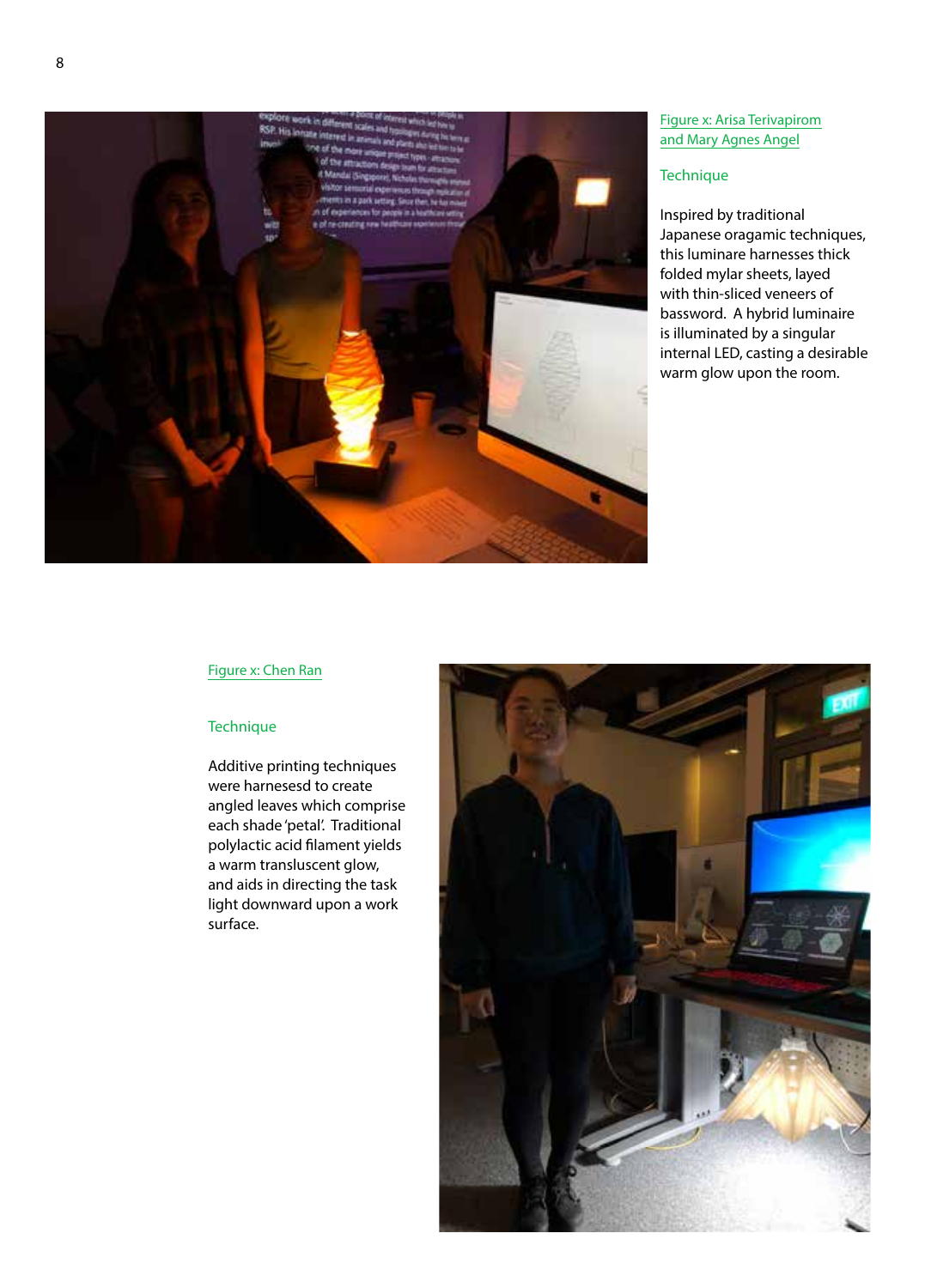

## Figure x: Chin Kee Ting and Goh Min Rui

#### **Technique**

An exquisite luminaire, this fixture combines the best of both precise hand-crafted crochet (knitting and weaving) techniques with laser-cut solid wood panels. A fine filigree of light falls through the deft weave onto the supporting table surface. A pin-point led light source ensures a crisp moiré of shadows are cast upon the supporting table.

# Figure x: Lau Ruiqi Rachel and Natalie Tsang Yan Ting

#### **Technique**

Thin, narrow strips of treated basswood, water-soaked and heated conforms to a radius set in permanent compression. Rotate-able on washers, narrow slivers of light can be configured to precisely emit the desired degree of illumination. Anchored on a cast-concrete pedestal base, set in formwork created through additive printing, this torchiere was created ready for both serial production and to solve numerous architectural illumination challenges.

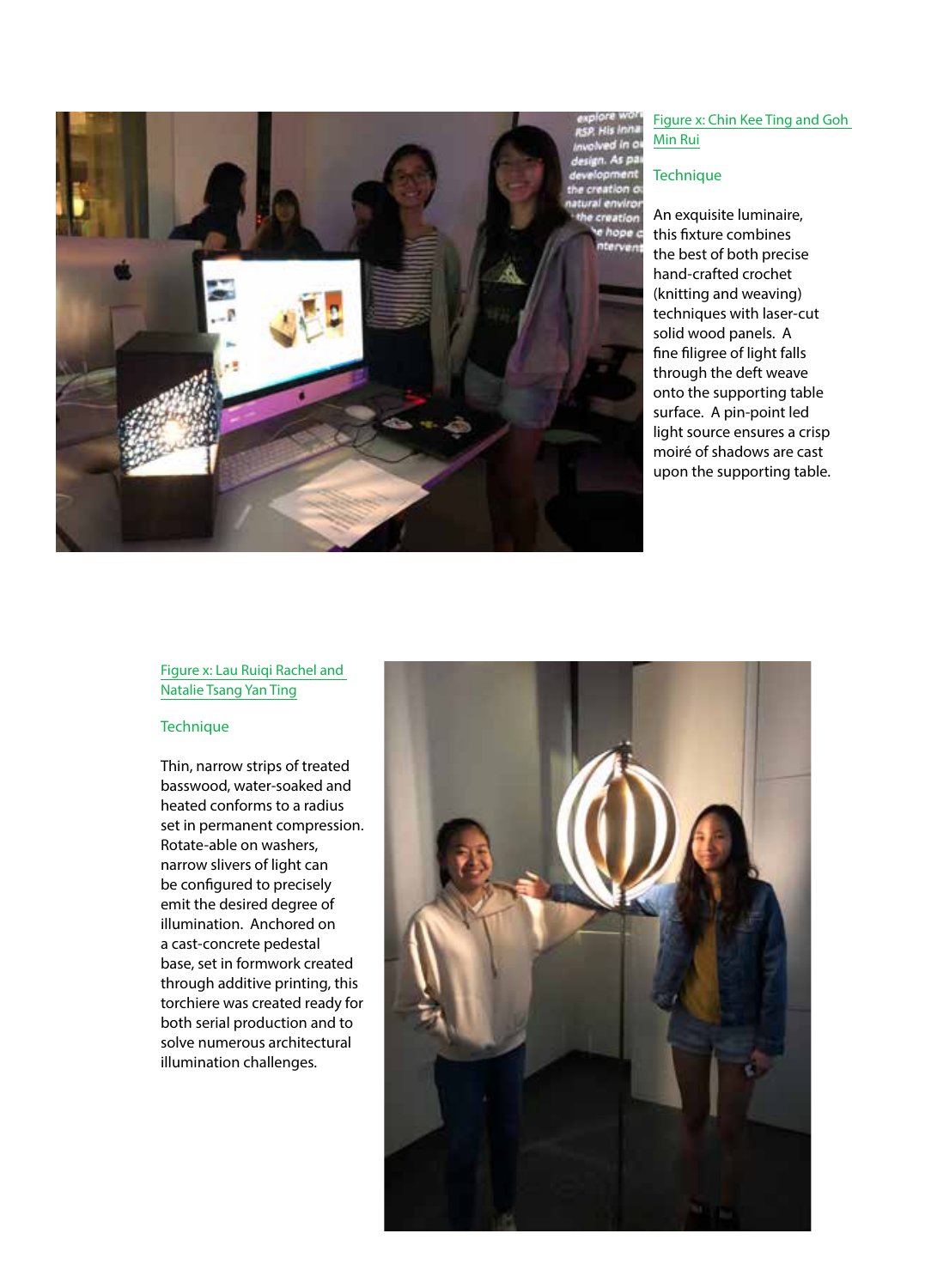

#### Figure x: Chan Jia Qi Audrey and Clarissa Maharani Hartanto

## **Technique**

A hybrid potted plant hangar and LED plant light is showcased in this innovative luminaire. Flexible LED strips provide ample illumination for plant growth along both an X and Y radiused axis. A polylactic acid filament 3-D printed spherical planter pot cradles the plant in the center axis of the implied sphere.

# Figure x: Kelly Yeo Jing Er and Nidi Hegde

# **Technique**

Concentric rings, stacked and anchored to a sloping veneer wood back, incorporate annular rings of LED lamps, gently illuminating thin sliced walnut wood veneer. The power driver is deftly incorporated into the luminaire's base, also providing anchoring ballast for the otherwise lightweight fixture.